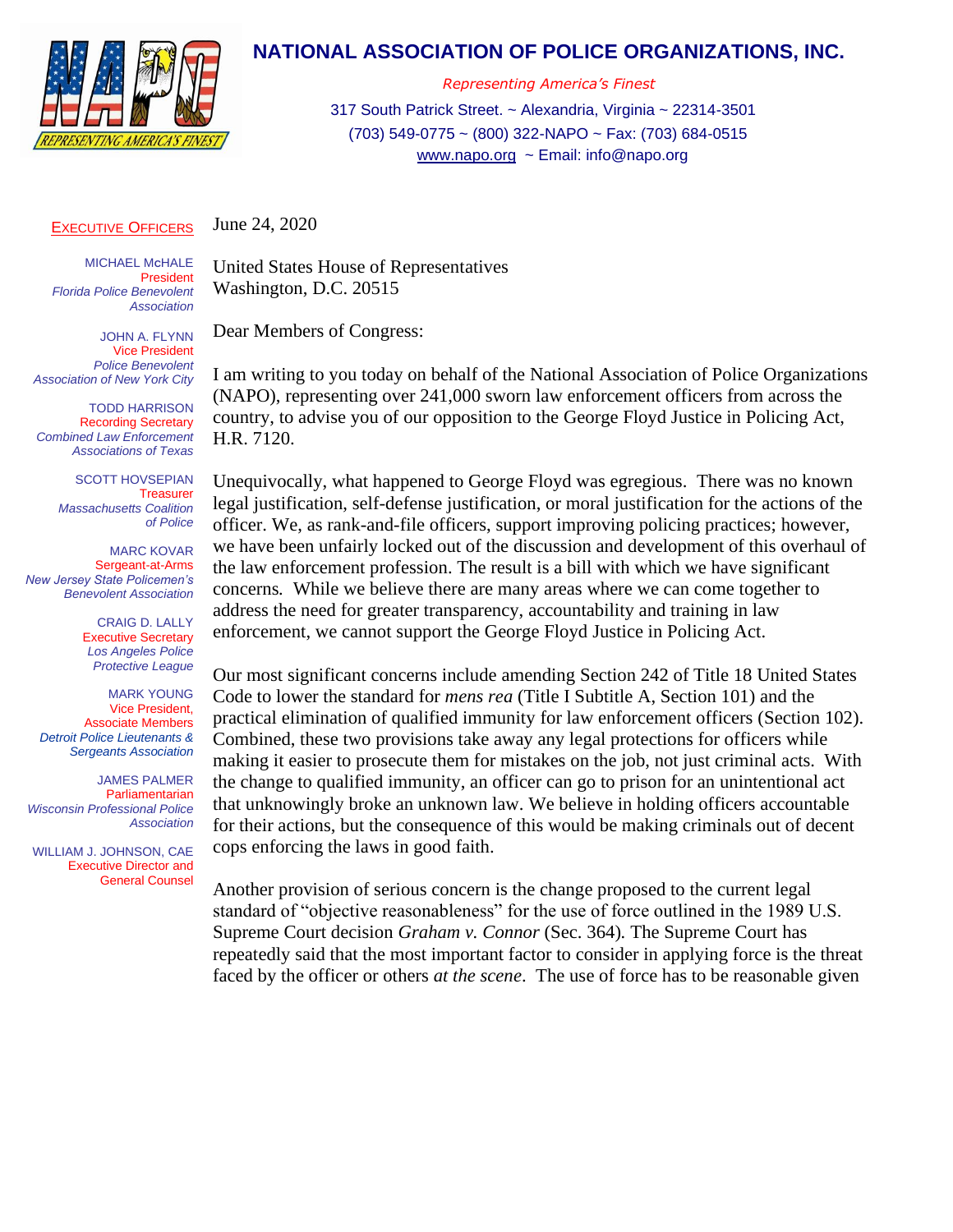what the officer perceived to be the threat at the time, not with the 20/20 vision of hindsight.

Law enforcement officers across the nation take an oath that they will run towards danger when everyone else is running away – and they do so to protect our families and communities. Subjectively changing the legal standard for holding officers accountable for their actions will have a chilling effect on the men and women in uniform. It undermines their ability to respond in an immediate and decisive manner, and thus creates a hesitation that would threaten the safety of our families, communities and officers.

No cop wants to work with a bad cop – it makes the job more dangerous and difficult. We support ensuring officers who have substantiated serious allegations of misconduct that have been officially and fairly adjudicated can no longer practice law enforcement, but we must ensure officers have due process before they are decertified. Unfortunately, one of the underlying assumptions of the Justice in Policing Act is that law enforcement officers should not get the right to due process, a right we give all citizens, a right all unions work to protect for their members in disciplinary actions.

We support creating national standards for training on de-escalation and communication techniques to help officers to stabilize situations and reduce the immediate threat so that more time, options, and resources can be used to resolve the situation without the use of force. Such training will go much further in achieving the goals of this legislation to reduce the use of lethal force than the lessening of legal protections for officers. We also believe that rank-and-file officers, as practitioners, or their representatives, must play a role in developing national training standards.

Training standards on the use of force and de-escalation would also reduce the use of "chokeholds" or carotid artery restraints, which are already banned by law enforcement agencies across the country as a means of less-than lethal force for their officers. However, "chokeholds" are a vital tool for officers to have when use of deadly force is justified. If the subject poses an immediate threat to the safety of the officer or others and a "chokehold" is the officer's best or only option, it is vital that she is able to use it. We strongly recommend against criminalizing these maneuvers outright and we oppose making them a civil rights violation (Sec. 362(c)). We advise prohibiting "chokeholds" unless deadly force is authorized.

Data collection on the use of force is key to improving integrity and transparency in policing. It is important that the data collected on the use of force reflects the entirety of the situation: use of force by officers and use of force against officers, and not just force using firearms. The Federal Bureau of Investigation began collecting such data in their [Use of Force Database](https://www.fbi.gov/services/cjis/ucr/use-of-force#Data-Collected) in 2019, which they established in collaboration with state and local law enforcement.

Data collection, training, and certification all cost a significant amount of money, yet the Justice in Policing Act does not provide additional funding to help states and localities comply with the many mandates of the bill. In fact, in order to ensure compliance, it penalizes states and law enforcement agencies by taking away all or part of the Byrne Justice Assistance Grant (Byrne JAG) and the Community Oriented Policing Services (COPS) Grant funding. The consequence of this on all sectors of the criminal justice system will be long lasting. At a time when it is well